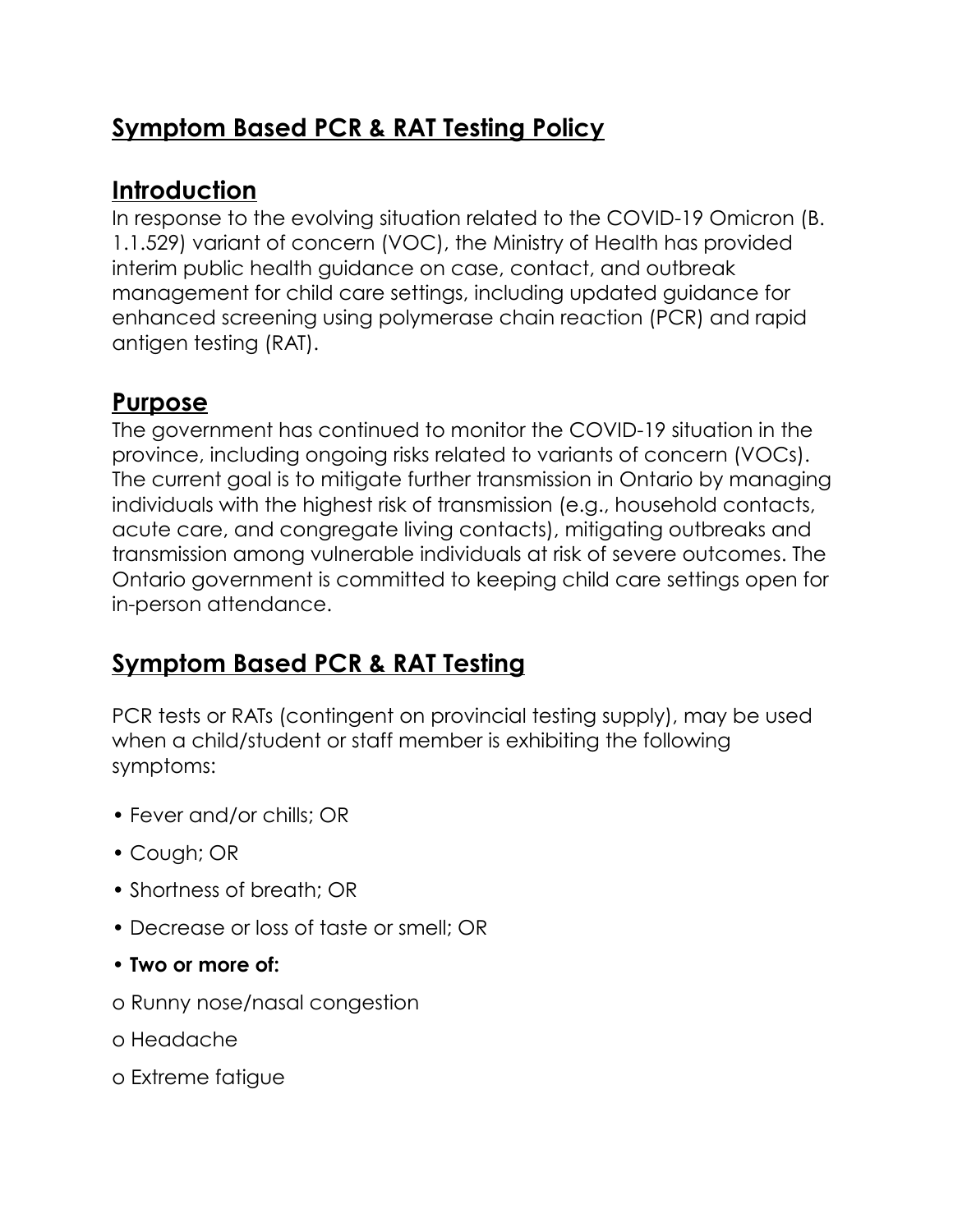o Sore throat

o Muscle aches/joint pain

o Gastrointestinal symptoms(i.e.vomiting or diarrhea)

While awaiting the results of a COVID-19 test, or if testing is not available, the individual and their household members, regardless of vaccination status, must remain at home and isolate as per the instructions below: Where an individual is experiencing symptom(s) listed above and does not have access to a PCR test or RAT:

• The individual is presumed to have COVID-19 based on their symptoms and should isolate as per the below criteria for those who test positive on a RAT or PCR test. The number of Omicron cases is rising rapidly in Ontario such that individuals with symptoms indicative of COVID-19 can be presumed to be infected with COVID-19.

All household members of the symptomatic individual, regardless of vaccination status, should isolate while the symptomatic individual is isolating due to the high rate of transmission that may occur within households.

If they develop symptoms, they should follow isolation directions for symptomatic individuals and seek testing if eligible for testing.

Where an individual has **only one** of the following symptoms, or a different symptom (e.g., pink eye), the individual should isolate until symptoms are improving for at least 24 hours (or 48 hours if gastrointestinal symptoms are present), and household members are not required to isolate:

- Runny nose/nasal congestion
- Headache
- Extreme fatigue
- Sore throat
- Muscle aches/joint pain
- Gastrointestinal symptoms (i.e. vomiting or diarrhea)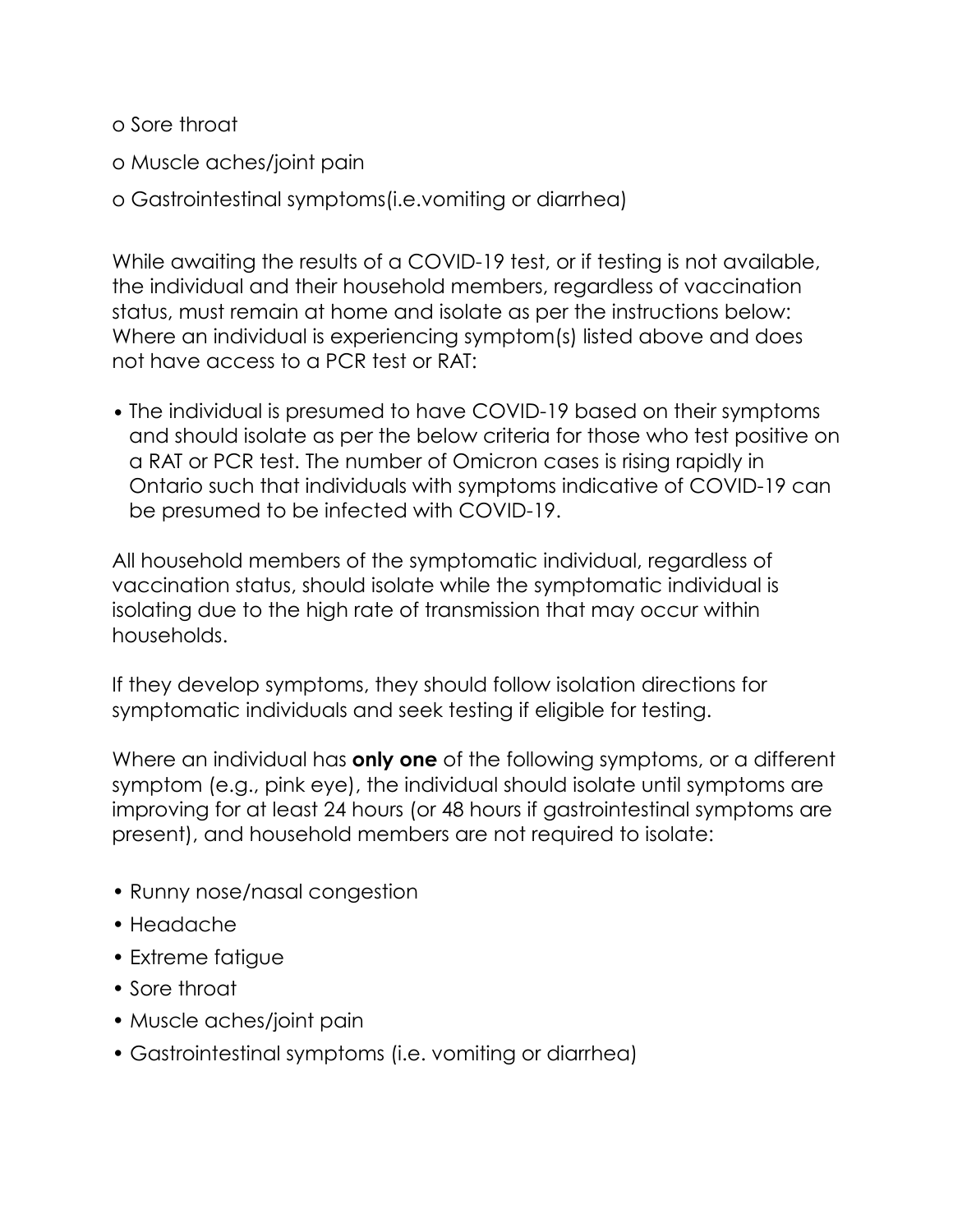### **Test Results**

#### **Positive COVID-19 Test (PCR, rapid molecular, or rapid antigen)**

Individuals who test **positive o**n a COVID-19 test (PCR, rapid molecular, or rapid antigen) should isolate immediately.

- If the individual is 12 years of age or older **AND** either partially vaccinated, or unvaccinated, they must isolate for **10 days** from the onset of symptoms, or from the date of their test (whichever came sooner).
- If the individual is immune compromised (regardless of age and vaccination status) they must isolate for **10 days** from the onset of symptoms, or from the date of their test (whichever came sooner).
- If the individual is 12 years of age or older **AND** fully vaccinated they must isolate for at least **5 days** from symptom onset **AND** until their symptoms have been improving for 24 hours (or 48 hours if gastrointestinal symptoms are present), whichever is longer in duration.
- If the individual is 11 years of age or younger (regardless of their vaccination status), they must isolate for at least **5 day**s from symptom onset **AND** until their symptoms have been improving for 24 hours (or 48 hours if gastrointestinal symptoms are present), whichever is longer in duration.

**All household members** of an individual who tests positive, regardless of vaccination status, should isolate while the symptomatic individual is isolating. If they develop symptoms, they should follow isolation directions for symptomatic individuals, and seek testing if eligible/available.

### **PCR**

• Public health units can send all school and child care related COVID-19 cases confirmed with a lab-based PCR test to the Provincial Workforce (PWF) for initial contact.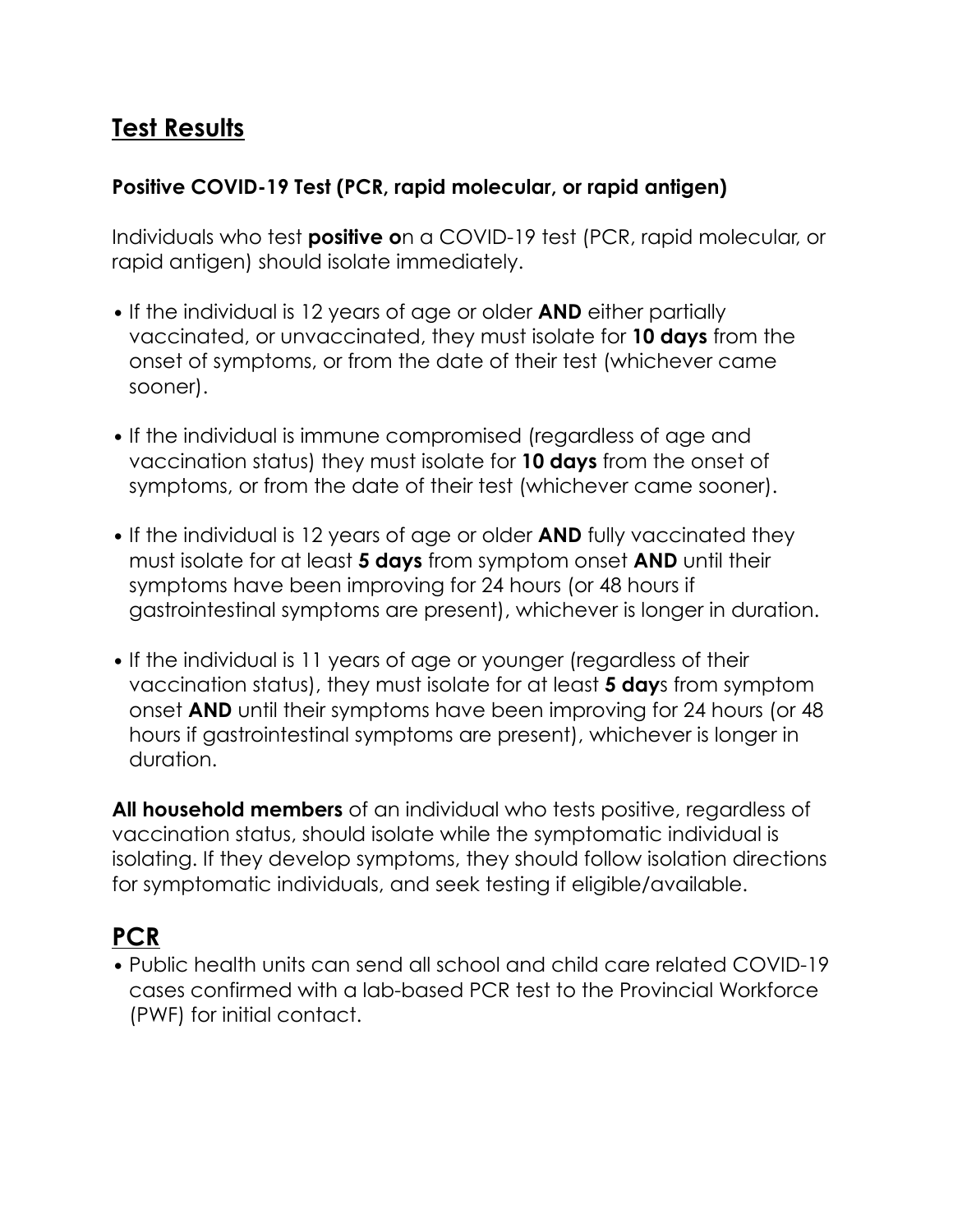• The PWF will provide cases with isolation instructions as well as testing and isolation information to be passed onto their household members and other high-risk contacts (a virtual handout will be provided).

## **RAT**

- A positive RAT is highly indicative that the individual has COVID-19. A positive RAT does NOT need to be confirmed with a PCR test.
- Positive RATs do NOT need to be reported to the public health unit, school or child care.

Note: There is no requirement for parent(s)/guardian(s) to report their child's PCR/RAT results to the school or child care as part of absence reporting.

### **Negative COVID-19 Test**

#### **PCR**

Individuals who test negative on a PCR test must stay home until their symptom(s) have been improving for 24 hours (48 hours if gastrointestinal symptoms are present).

### **RAT**

If two consecutive RATs, separated by 24-48 hours, are both negative, the symptomatic individual is less likely to have COVID-19 infection, and the individual should isolate until symptoms are improving for at least 24 hours (or 48 hours if gastrointestinal symptoms are present). The household members of the symptomatic individual with two negative tests may also discontinue isolation if there are two consecutive negative RAT results, separated by 24-48 hours.

#### **Exposure to a Positive or Presumed COVID-19 Case**

All cases (i.e. people who test positive on PCR, rapid molecular, or rapid antigen test OR who are presumed positive) should notify high-risk contacts of their exposure.

**Individuals only exposed at school with all public health measures in place are not generally considered high-risk contacts.** However,